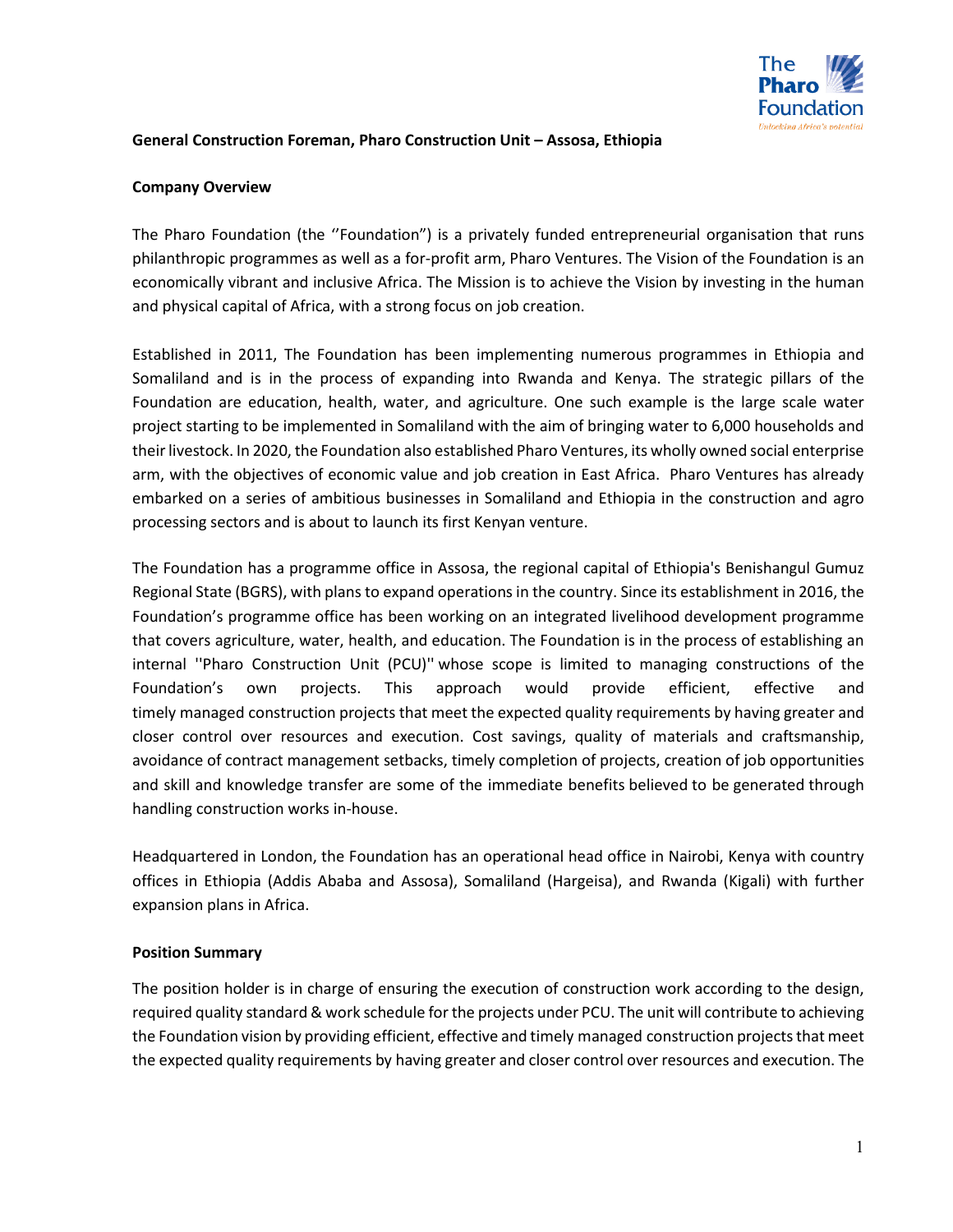Foundation is seeking a capable and dedicated General Construction Foreman who is enthusiastic about their work and eager to make a difference.

**Role**: General Construction Foreman, Pharo Construction Unit **Location**: Assosa, BGRS **Employment Duration**: 6 months with the possibility of an extension **Reporting to**: Site Engineer of Guest House & Office Buildings, Pharo Construction Unit **Functional Relationship:** N/A

### **Key Duties and Responsibilities**

- **EXECT ENSURFER 1** Ensure the facilitation of processes that lead to the commencement & execution of construction works.
- **Prepare on-site execution action plan based on the master construction work schedule.**
- **E** Ensure that the construction works are executed as planned, keeping the standard quality and according to the design & specification.
- Coordinate tasks according to priorities and plans.
- Assign day-to-day responsibilities.
- **E** Ensure that each & every item of construction is ordered by the standard check-list and gets approval by work permit format from the supervisor before execution.
- Ensure available manpower and resources are adequate & monitor attendance of crew.
- **EXECORD ENGINEES IS SOMAL SPECIFICATIONS AND HIM OF QUANTILES OF CONSTREES FOR SPECIFICATION** BET Record designs specifications and bill of quantities of construction projects for planning & immediate implementation as deemed necessary.
- **Take all data of materials as well as executed construction works and evaluate their outputs with** respect to the standards.
- Submit properly filled site diary & daily reports on the status of construction projects to the Site Engineer.
- Distribute the construction materials to sub-contractors and daily workers at construction sites and keep their records properly in an auditable way.
- **Prepare a take-off sheet for daily executed works and submit it to the Site Engineer.**
- Receive the verified construction materials from the logistic department as per the store issue and order of the Site Engineer and stock them in a proper way at site stores.
- **Ensure all safety precautions and quality standards are met.**
- Supervise & ensure the proper use of machineries and equipment.
- Any other related duties assigned.

# **Qualification Requirements**

- Diploma (10+3) in construction technology and/or building technology or a similar discipline & 6 years of experience in building construction.
- Certificate (10+2) in construction technology and/or building technology or a similar discipline & 8 years of experience in building construction.
- Certificate in building construction from a recognized learning center & 10 years of experience in Construction Technology and/or building construction or related fields.
- Work experience with construction companies/contractors/ is preferable.
- Ability to easily understand/interpret drawings/designs.